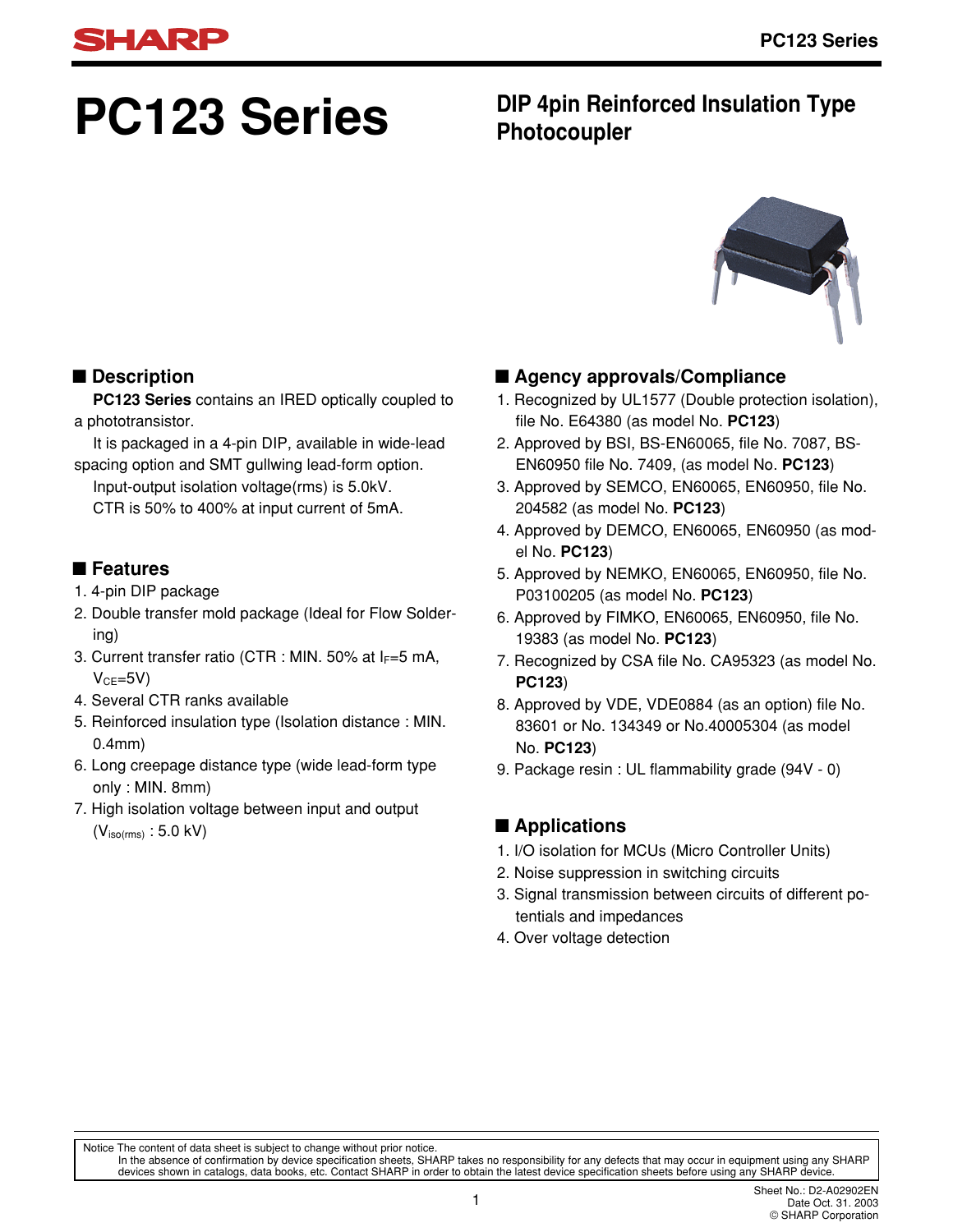

# ■ **Internal Connection Diagram**



# ■ Outline Dimensions (Unit : mm)



Product mass : approx. 0.18g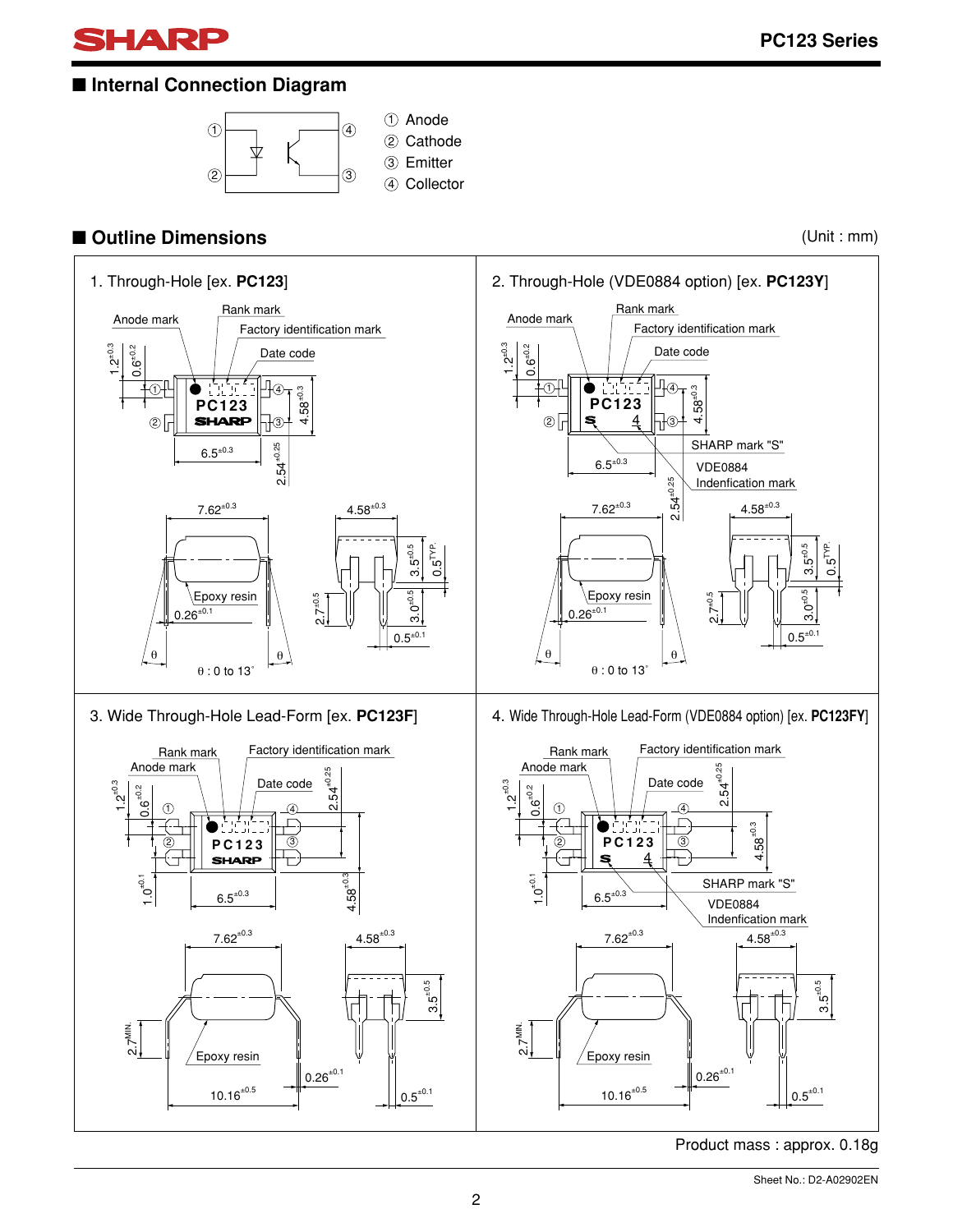



Product mass : approx. 0.18g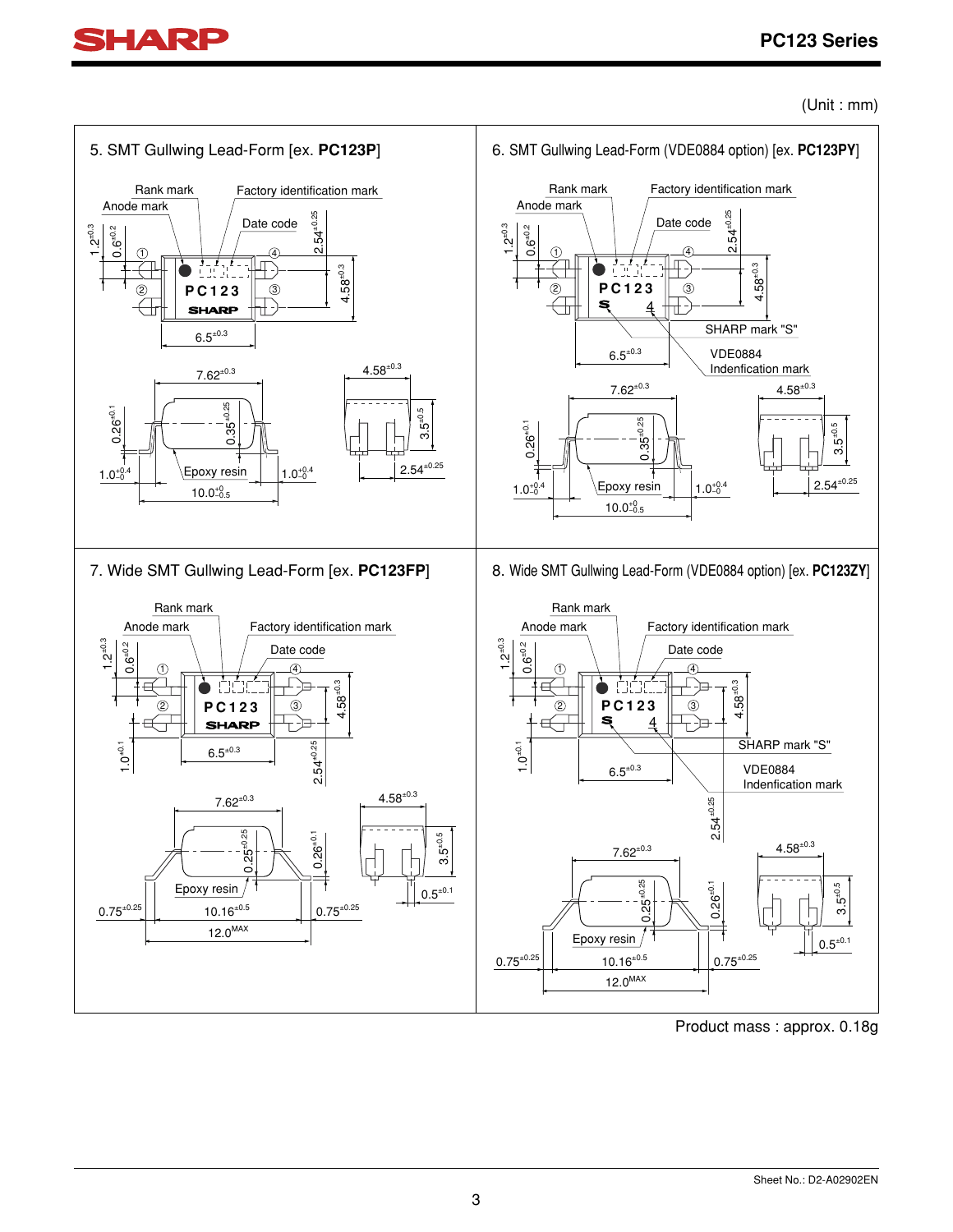

# Date code (2 digit)

|      |      | 1st digit          |           | 2nd digit           |                |  |
|------|------|--------------------|-----------|---------------------|----------------|--|
|      |      | Year of production |           | Month of production |                |  |
| A.D. | Mark | A.D                | Mark      | Month               | Mark           |  |
| 1990 | A    | 2002               | P         | January             | 1              |  |
| 1991 | B    | 2003               | R         | February            | $\overline{c}$ |  |
| 1992 | C    | 2004               | S         | March               | 3              |  |
| 1993 | D    | 2005               | T         | April               | 4              |  |
| 1994 | E    | 2006               | U         | May                 | 5              |  |
| 1995 | F    | 2007               | V         | June                | 6              |  |
| 1996 | H    | 2008               | W         | July                | 7              |  |
| 1997 | J    | 2009               | X         | August              | 8              |  |
| 1998 | K    | 2010               | A         | September           | 9              |  |
| 1999 | L    | 2011               | B         | October             | Ω              |  |
| 2000 | М    | 2012               | C         | November            | N              |  |
| 2001 | N    |                    | $\bullet$ | December            | D              |  |

repeats in a 20 year cycle

# Factory identification mark

| Factory identification Mark | Country of origin |
|-----------------------------|-------------------|
| no mark                     |                   |
|                             | Japan             |
|                             | Indonesia         |
|                             | Philippines       |
|                             | China             |

\* This factory making is for identification purpose only.

Please contact the local SHARP sales representative to see the actual status of the production.

# Rank mark

Refer to the Model Line-up table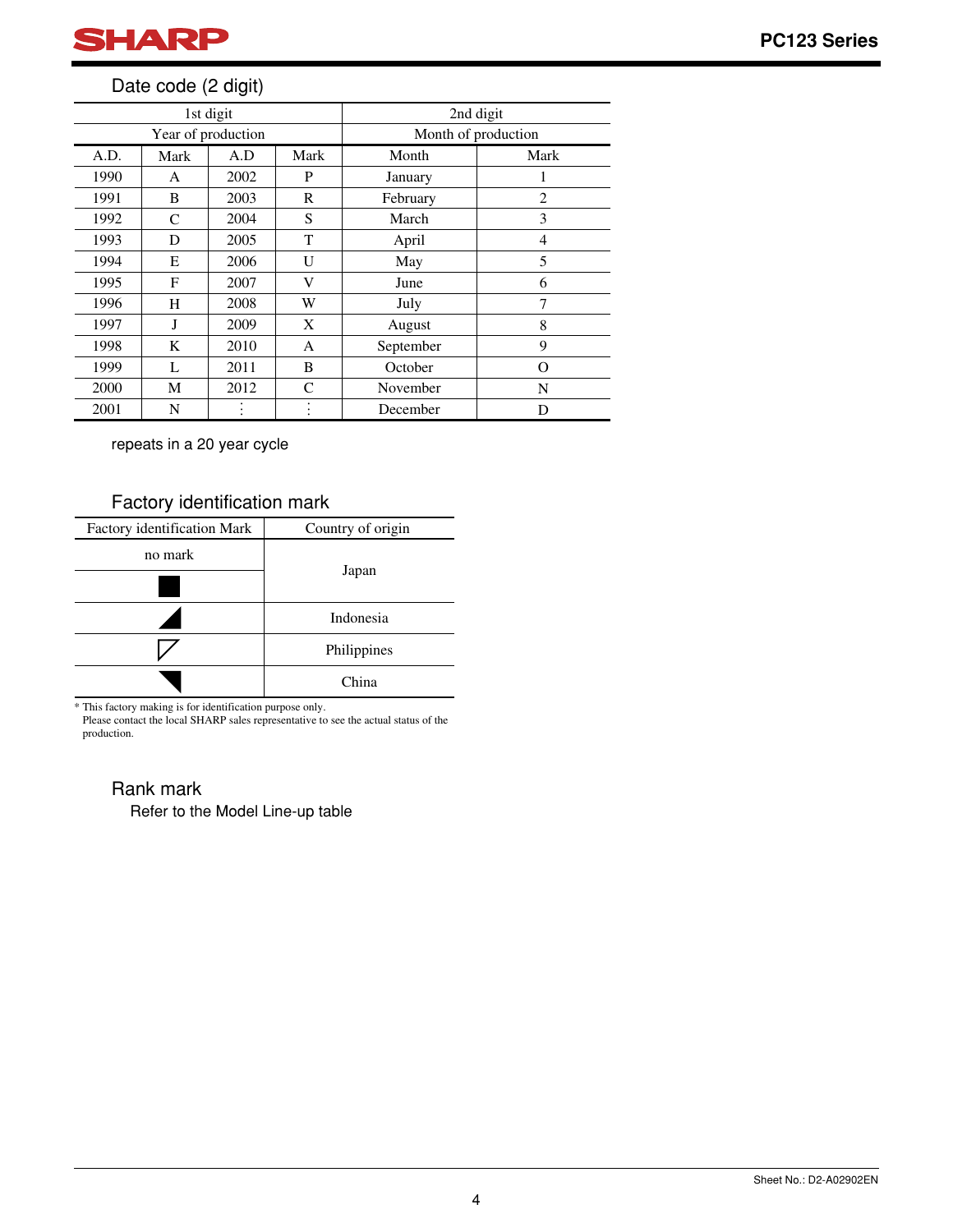# ■ Absolute Maximum Ratings (T<sub>a</sub>=25°C)

|                                  | Parameter                            | Symbol           | Rating          | Unit            |
|----------------------------------|--------------------------------------|------------------|-----------------|-----------------|
|                                  | Forward current                      | $I_{\rm F}$      | 50              | mA              |
| Input                            | * <sup>1</sup> Peak forward current  | $I_{FM}$         | 1               | A               |
|                                  | Reverse voltage                      | $V_{R}$          | 6               | V               |
|                                  | Power dissipation                    | P                | 70              | mW              |
|                                  | Collector-emitter voltage            | V <sub>CEO</sub> | 70              | V               |
| Output                           | Emitter-collector voltage            | $V_{ECO}$        | 6               | V               |
|                                  | Collector current                    | $I_{C}$          | 50              | mA              |
|                                  | Collector power dissipation          | $P_{C}$          | 150             | mW              |
|                                  | Total power dissipation              | $P_{\text{tot}}$ | 200             | mW              |
| * <sup>2</sup> Isolation voltage |                                      | $V_{iso (rms)}$  | 5.0             | kV              |
|                                  | Operating temperature                | $T_{\text{opr}}$ | $-30$ to $+100$ | $^{\circ}C$     |
|                                  | Storage temperature                  | $T_{\rm stg}$    | $-55$ to $+125$ | $\rm ^{\circ}C$ |
|                                  | * <sup>3</sup> Soldering temperature | $T_{sol}$        | 260             | $^{\circ}C$     |

\*1 Pulse width≤100µs, Duty ratio : 0.001

 $*240$  to 60%RH, AC for 1 minute,  $f = 60$ Hz

\*3 For 10s

#### ■ Electro-optical Characteristics

Parameter Symbol Conditions Forward voltage Reverse current Terminal capacitance Collector dark current Collector-emitter breakdown voltage Emitter-collector breakdown voltage Transfer characteristics Collector current Collector-emitter saturation voltage Isolation resistance Floating capacitance Cut-off frequency MIN. − − − − 70 6 2.5 −  $5 \times 10^{10}$ − − − − TYP. 1.2 − 30 − − − − 0.1  $1 \times 10^{11}$ 0.6 80 4 3 MAX. 1.4 10 250 100 − − 20 0.2 − 1.0 − 18 18 Unit V µA pF nA V nA mA V Ω pF kHz µs µs Symbol  $V_F$  $I_R$  $C_t$ ICEO  $BV_{\text{CEO}}$  $BV_{ECO}$  $I_{C}$  $V_{CE (sat)}$ RISO  $f_c$  $t_r$  $t_f$  $\mathbf{C}_\mathrm{f}$ Response time Rise time Fall time Input **Output**  $I_F=20mA$  $V_R = 4V$  $V=0$ ,  $f=1kHz$  $V_{CE}=50V, I_F=0$  $I_C=0.1$ mA,  $I_F=0$  $I_E=10\mu A, I_F=0$  $I_F$ =5mA,  $V_{CE}$ =5V  $I_F=20mA, I_C=1mA$  $V=0$ ,  $f=1$ MHz V<sub>CE</sub>=2V, I<sub>C</sub>=2mA, R<sub>L</sub>=100 $\Omega$ V<sub>CE</sub>=5V, I<sub>C</sub>=2mA, R<sub>L</sub>=100 $\Omega$ , -3dB DC500V, 40 to 60%RH  $(T_a=25^\circ C)$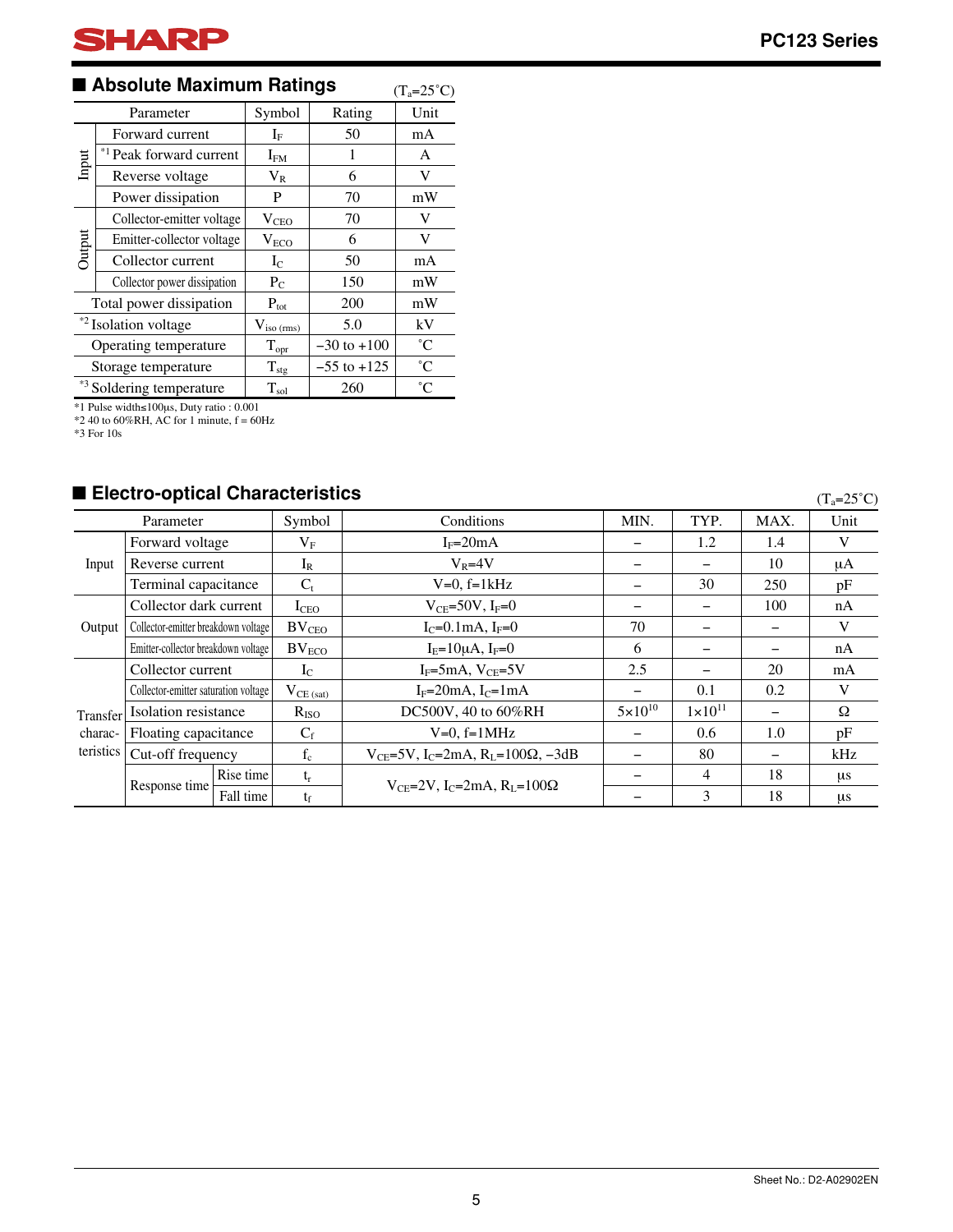

# ■ **Model Line-up**

| Lead Form      |                 | Through-Hole   |                              | Wide Through-Hole                                        |               | <b>SMT Gullwing</b>                |         | Wide SMT Gullwing |                 |                                         |
|----------------|-----------------|----------------|------------------------------|----------------------------------------------------------|---------------|------------------------------------|---------|-------------------|-----------------|-----------------------------------------|
| Package        | Sleeve          |                |                              | Taping                                                   |               |                                    |         | Rank mark         | $I_c$ [mA]      |                                         |
|                |                 |                | 100pcs/sleeve                |                                                          |               | 2000pcs/reel                       |         |                   |                 | $(I_F=5mA, V_{CE}=5V, T_a=25^{\circ}C)$ |
| <b>VDE0884</b> | $\qquad \qquad$ | Approved       | $\qquad \qquad \blacksquare$ | Approved                                                 | -             | Approved                           | -       | Approved          |                 |                                         |
|                | <b>PC123</b>    | <b>PC123Y</b>  | <b>PC123F</b>                | <b>PC123FY</b>                                           | <b>PC123P</b> | <b>PC123PY</b>                     | PC123FP | <b>PC123ZY</b>    | with or without | $2.5 \text{ to } 30.0$                  |
|                | <b>PC123A</b>   | <b>PC123Y1</b> | <b>PC123F1</b>               | <b>PC123FY1</b>                                          |               | PC123P1 PC123PY1 PC123FP1 PC123ZY1 |         |                   | A               | 2.5 to 7.5                              |
| Model No.      | <b>PC123B</b>   | <b>PC123Y2</b> |                              | PC123F2 PC123FY2 PC123P2 PC123PY2 PC123FP2 PC123ZY2      |               |                                    |         |                   | B               | 5.0 to 12.5                             |
|                | <b>PC123C</b>   | <b>PC123Y5</b> |                              | PC123F5  PC123FY5  PC123P5  PC123PY5  PC123FP5  PC123ZY5 |               |                                    |         |                   | No mark         | 10.0 to $20.0$                          |
|                | <b>PC123S</b>   | <b>PC123YS</b> |                              | PC123FS PC123FY8 PC123PS PC123PY8 PC123FP8 PC123ZY8      |               |                                    |         |                   | S               | 5.0 to 10.0                             |

Please contact a local SHARP sales representative to inquire about production status and Lead-Free options.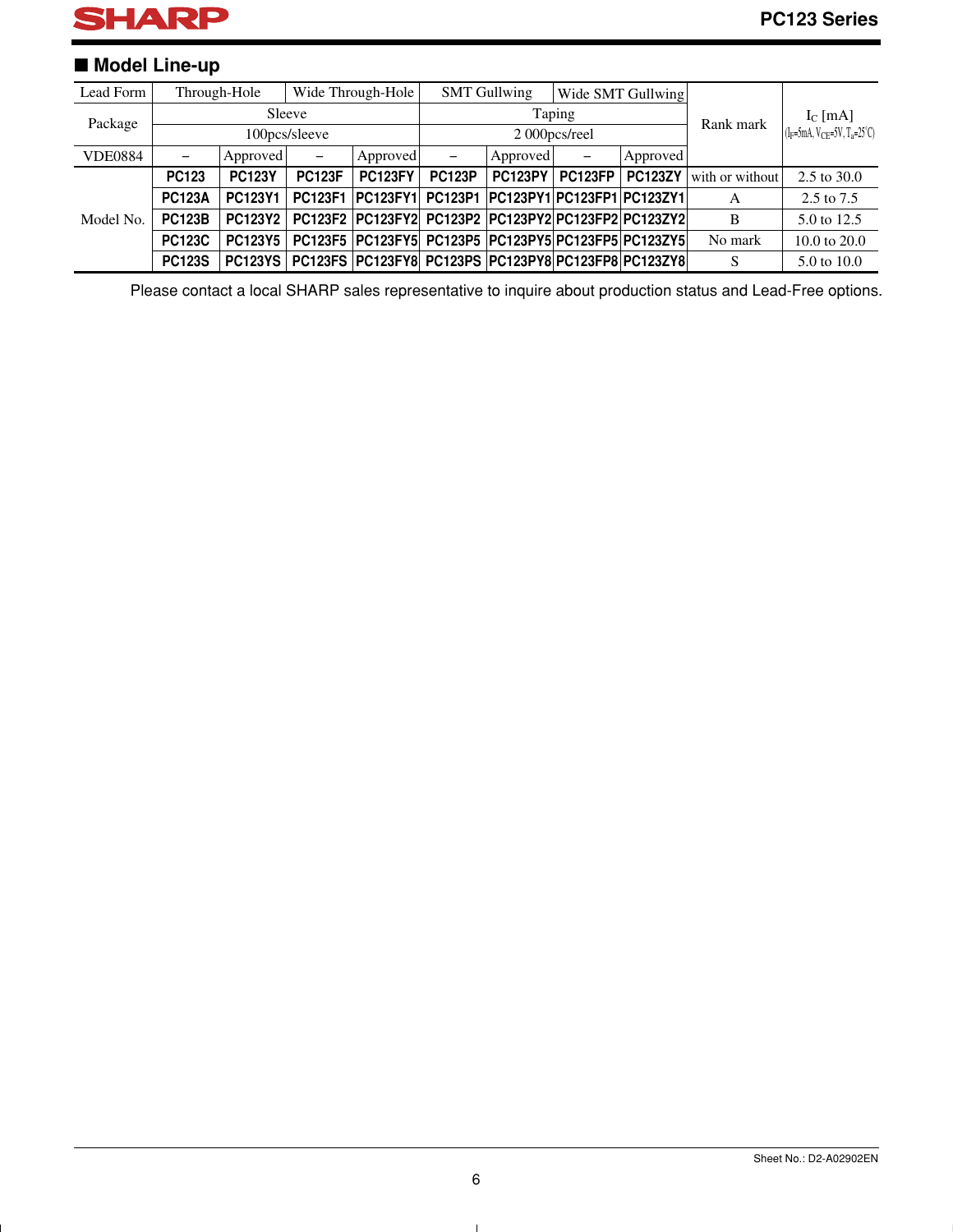

**Fig.1 Forward Current vs. Ambient Temperature**







**Fig.5 Peak Forward Current vs. Duty Ratio**



**Fig.2 Diode Power Dissipation vs. Ambient Temperature** 



# **Fig.4 Total Power Dissipation vs. Ambient Temperature**



**Fig.6 Forward Current vs. Forward Voltage**

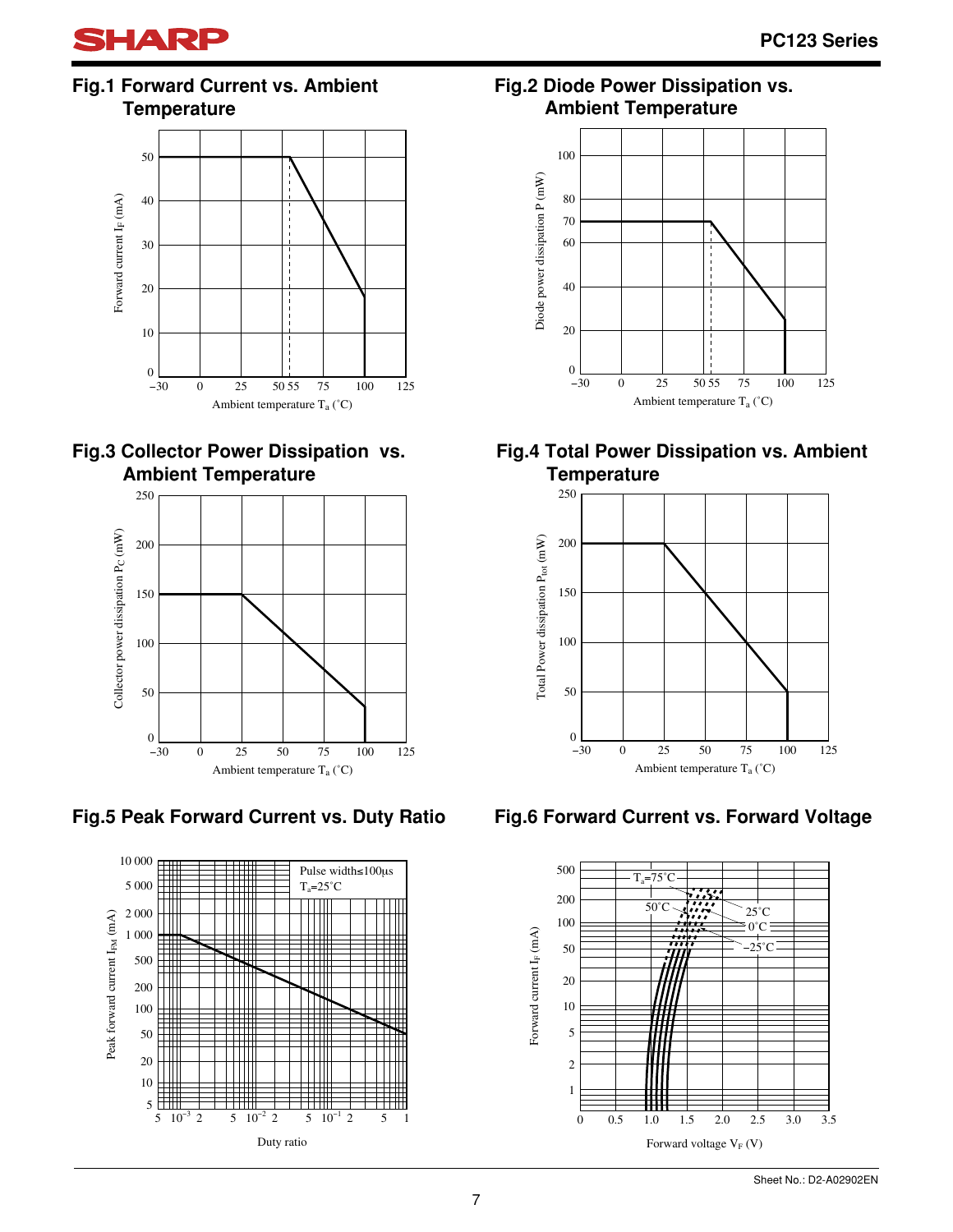

# **Fig.7 Current Transfer Ratio vs. Forward Current**











# **Fig.8 Collector Current vs. Collector-emitter Voltage**



# **Fig.10 Collector - emitter Saturation Voltage vs. Ambient Temperature**



# **Fig.12 Response Time vs. Load Resistance**

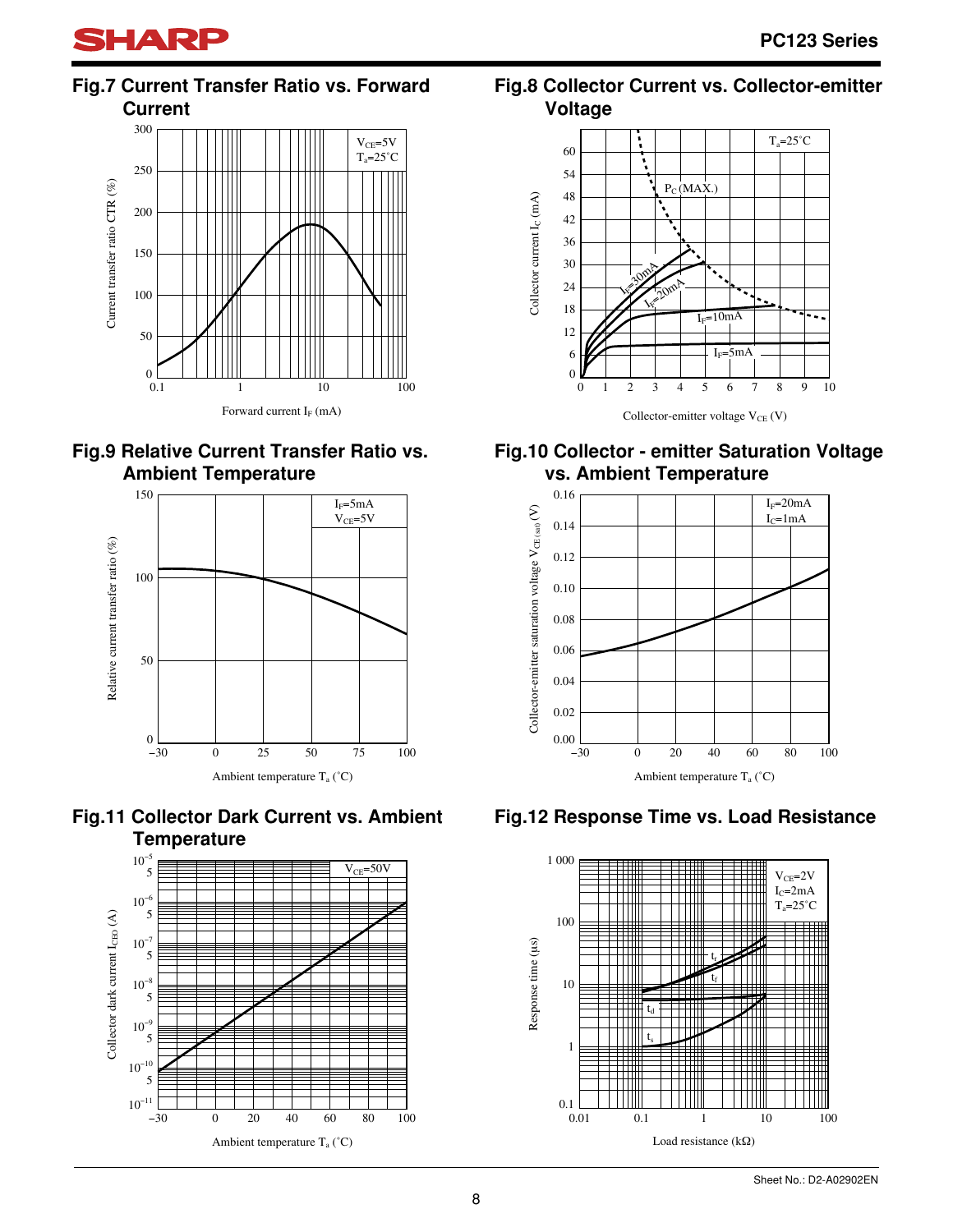

# **Fig.13 Test Circuit for Response Time**



Please refer to the conditions in Fig.12.

# **Fig.14 Frequency Response**



#### **Fig.15 Collector-emitter Saturation Voltage vs. Forward Current**



Remarks : Please be aware that all data in the graph are just for reference and not for guarantee.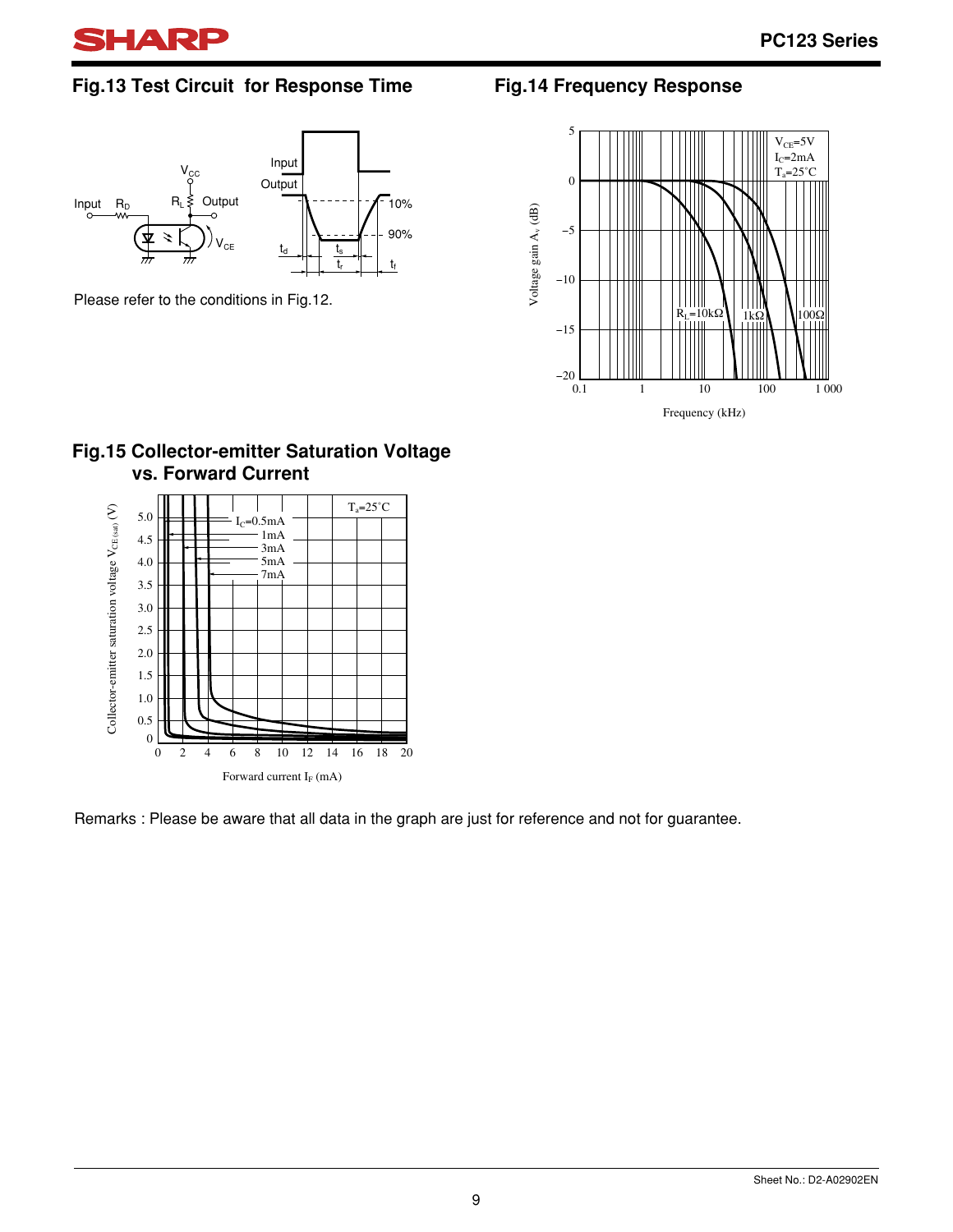

# ■ **Design Considerations**

# ● **Design guide**

While operating at  $I_F$ <1.0mA, CTR variation may increase. Please make design considering this fact.

This product is not designed against irradiation and incorporates non-coherent IRED.

# ● **Degradation**

In general, the emission of the IRED used in photocouplers will degrade over time. In the case of long term operation, please take the general IRED degradation (50% degradation over 5years) into the design consideration.

# ● **Recommended Foot Print (reference)**



✩ For additional design assistance, please review our corresponding Optoelectronic Application Notes.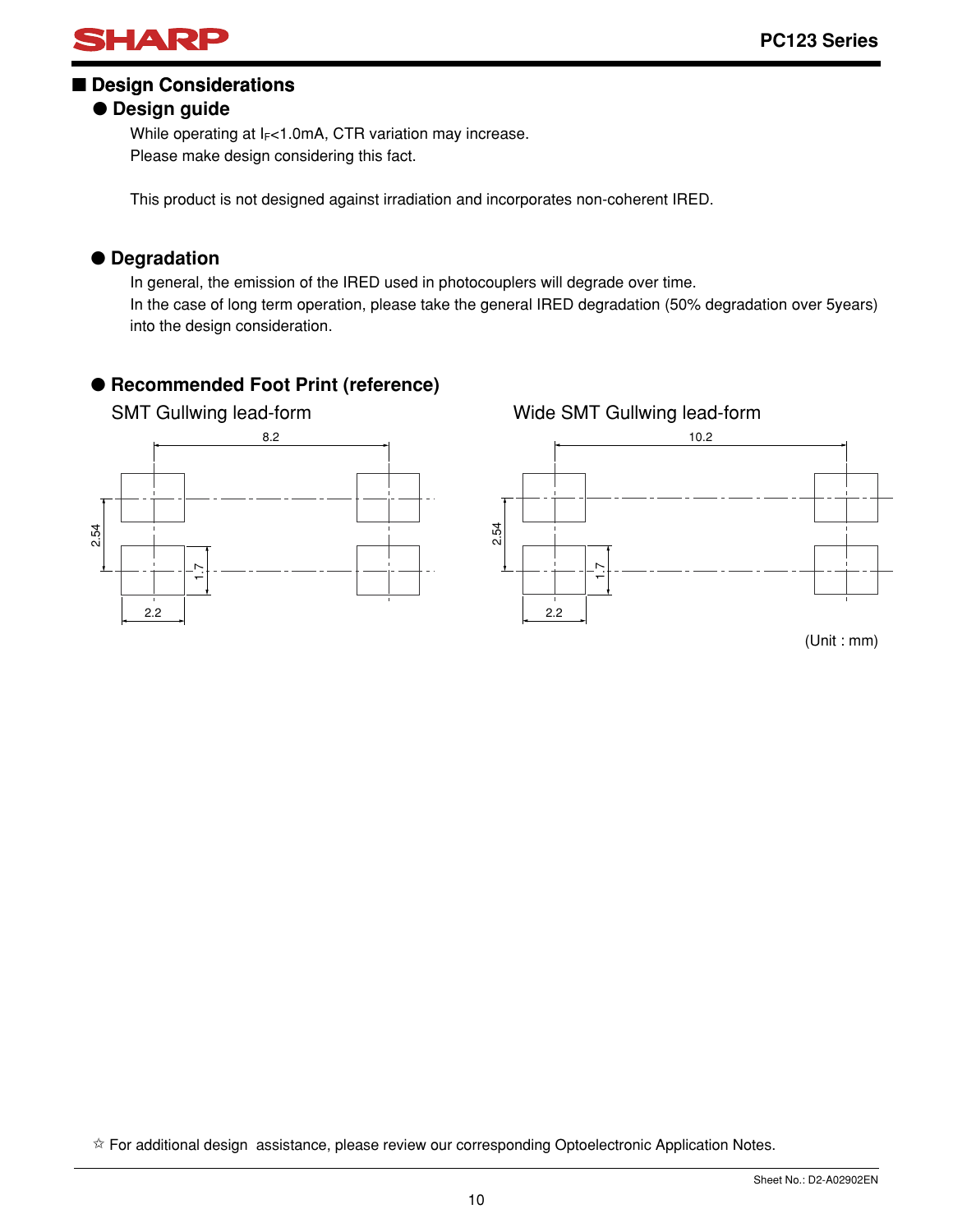

#### ■ Manufacturing Guidelines

#### ● **Soldering Method**

Reflow Soldering:

Reflow soldering should follow the temperature profile shown below. Soldering should not exceed the curve of temperature profile and time. Please don't solder more than twice.



#### Flow Soldering :

Due to SHARP's double transfer mold construction submersion in flow solder bath is allowed under the below listed guidelines.

Flow soldering should be completed below 270˚C and within 10s. Preheating is within the bounds of 100 to 150˚C and 30 to 80s. Please don't solder more than twice.

#### Hand soldering

Hand soldering should be completed within 3s when the point of solder iron is below 400˚C. Please don't solder more than twice.

#### Other notices

Please test the soldering method in actual condition and make sure the soldering works fine, since the impact on the junction between the device and PCB varies depending on the tooling and soldering conditions.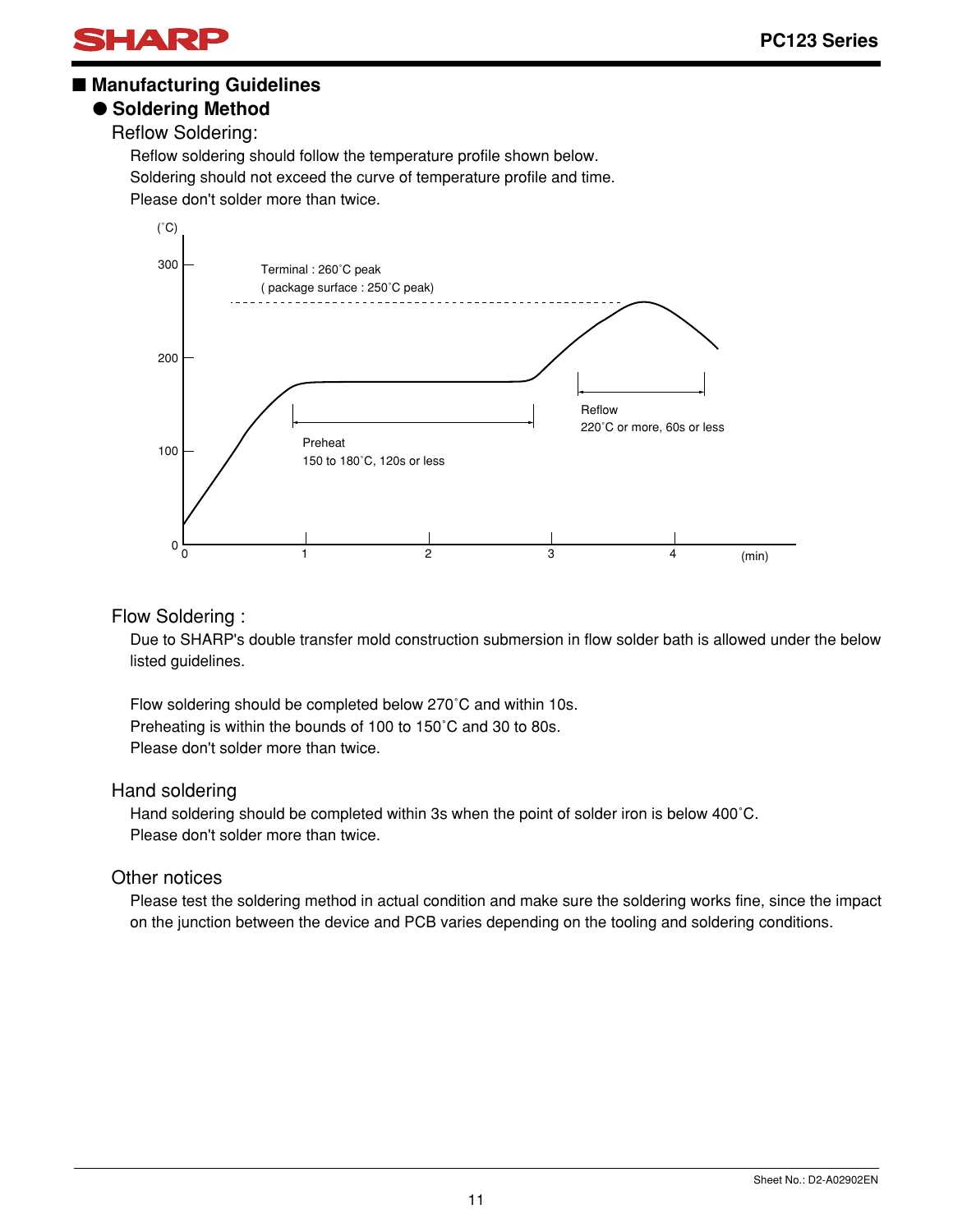

#### ● **Cleaning instructions**

Solvent cleaning:

Solvent temperature should be 45˚C or below Immersion time should be 3minutes or less

#### Ultrasonic cleaning:

The impact on the device varies depending on the size of the cleaning bath, ultrasonic output, cleaning time, size of PCB and mounting method of the device.

Therefore, please make sure the device withstands the ultrasonic cleaning in actual conditions in advance of mass production.

#### Recommended solvent materials:

Ethyl alcohol, Methyl alcohol and Isopropyl alcohol

In case the other type of solvent materials are intended to be used, please make sure they work fine in actual using conditions since some materials may erode the packaging resin.

#### ● **Presence of ODC**

This product shall not contain the following materials.

And they are not used in the production process for this device.

Regulation substances:CFCs, Halon, Carbon tetrachloride, 1.1.1-Trichloroethane (Methylchloroform) Specific brominated flame retardants such as the PBBOs and PBBs are not used in this product at all.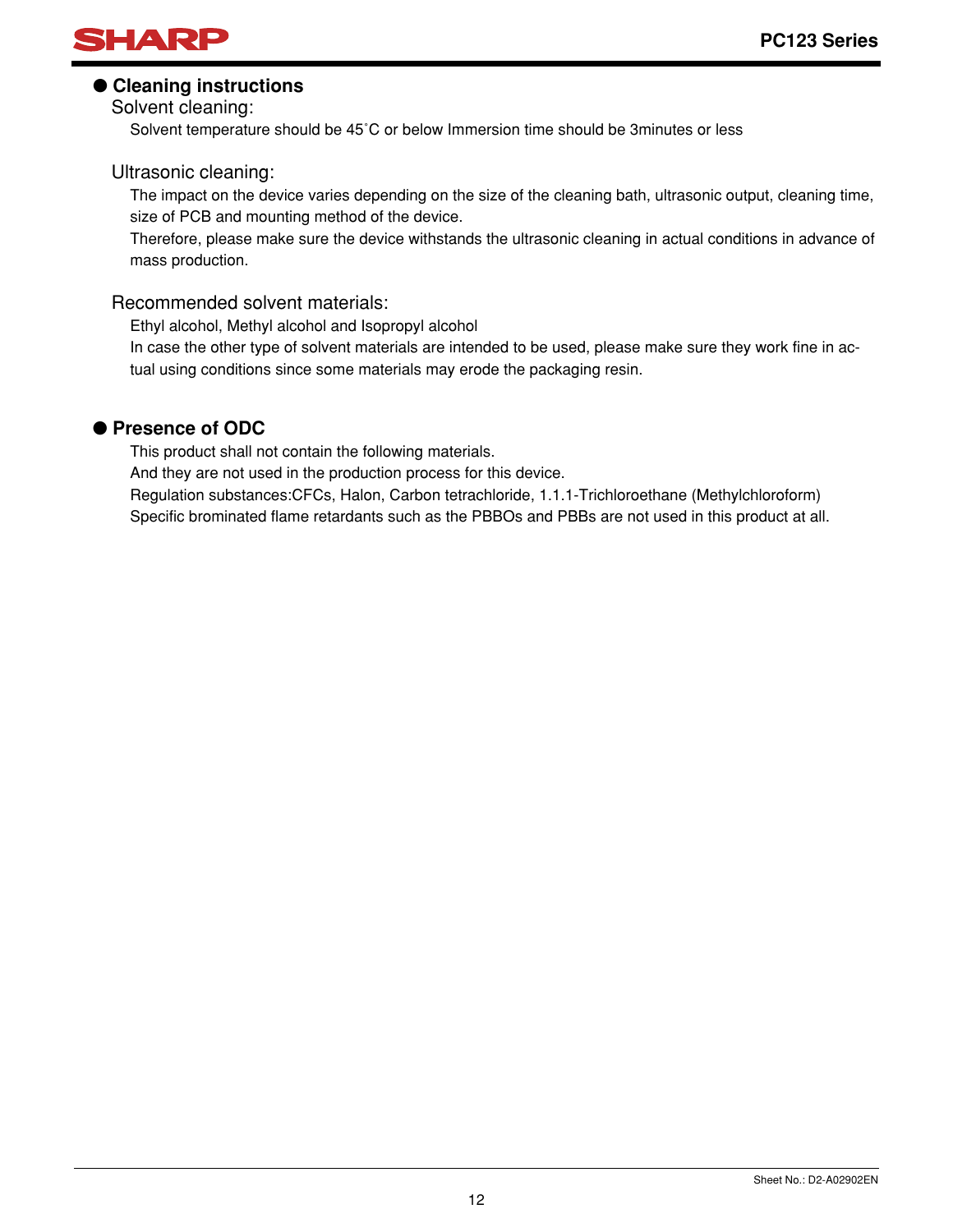

#### ■ **Package specification**

#### ● **Sleeve package**

# **1. Through-Hole**

Package materials

Sleeve : HIPS (with anti-static material)

Stopper : Styrene-Elastomer

#### Package method

MAX. 100pcs of products shall be packaged in a sleeve. Both ends shall be closed by tabbed and tabless stoppers.

The product shall be arranged in the sleeve with its anode mark on the tabless stopper side.

MAX. 20 sleeves in one case.

#### Sleeve outline dimensions



(Unit : mm)

#### **2. Wide Through-Hole**

#### Package materials

Sleeve : HIPS (with anti-static material)

Stopper : Styrene-Elastomer

#### Package method

MAX. 100pcs of products shall be packaged in a sleeve. Both ends shall be closed by tabbed and tabless stoppers.

The product shall be arranged in the sleeve with its anode mark on the tabless stopper side.

MAX. 20 sleeves in one case.

#### Sleeve outline dimensions

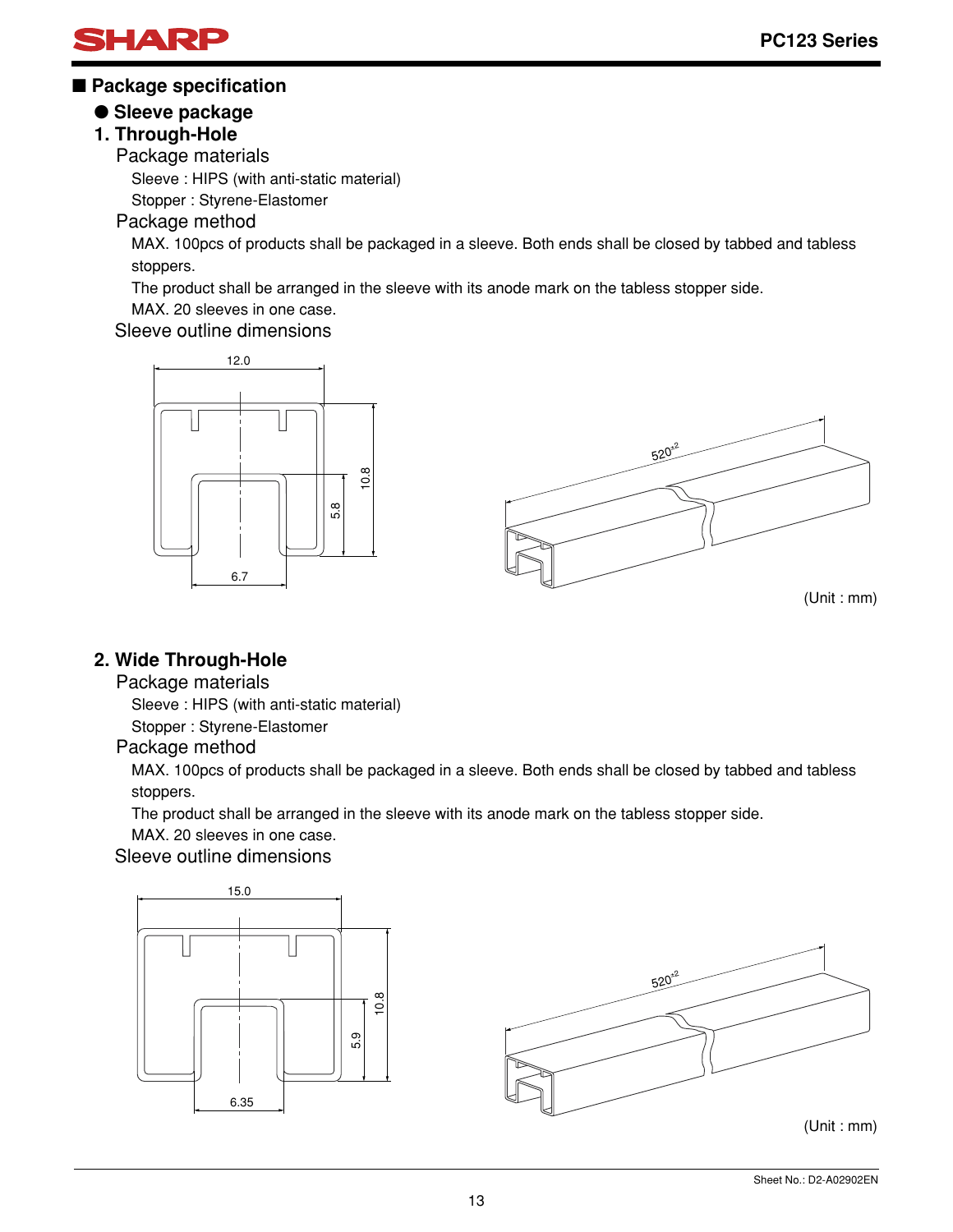

● **Tape and Reel package**

# **1. SMT Gullwing**

Package materials Carrier tape : PS Cover tape : PET (three layer system) Reel : PS Carrier tape structure and Dimensions



| DINENSIONS LIST  |                  |                 |                 |                 |                |                      |  |
|------------------|------------------|-----------------|-----------------|-----------------|----------------|----------------------|--|
|                  |                  |                 |                 | E               |                |                      |  |
| $16.0^{\pm 0.3}$ | $7.5^{\pm 0.1}$  | $1.75^{\pm0.1}$ | $8.0^{\pm 0.1}$ | $2.0^{\pm 0.1}$ | $4.0^{\pm0.1}$ | $\phi$ 1.5 $\pm$ 0.1 |  |
|                  |                  |                 |                 |                 |                |                      |  |
| $10.4^{\pm0.1}$  | $0.4^{\pm 0.05}$ | $4.2^{\pm 0.1}$ | $5.1^{\pm 0.1}$ |                 |                |                      |  |

Reel structure and Dimensions



| Dimensions List |                  | (Unit : mm)     |                |  |  |
|-----------------|------------------|-----------------|----------------|--|--|
| а               |                  | с               |                |  |  |
| 330             | $17.5^{\pm 1.5}$ | $100^{\pm 1.0}$ | $13^{\pm 0.5}$ |  |  |
| e               |                  |                 |                |  |  |
| $23^{\pm1.0}$   | $2.0^{\pm 0.5}$  | $2.0^{\pm 0.5}$ |                |  |  |

Direction of product insertion



[Packing : 2 000pcs/reel]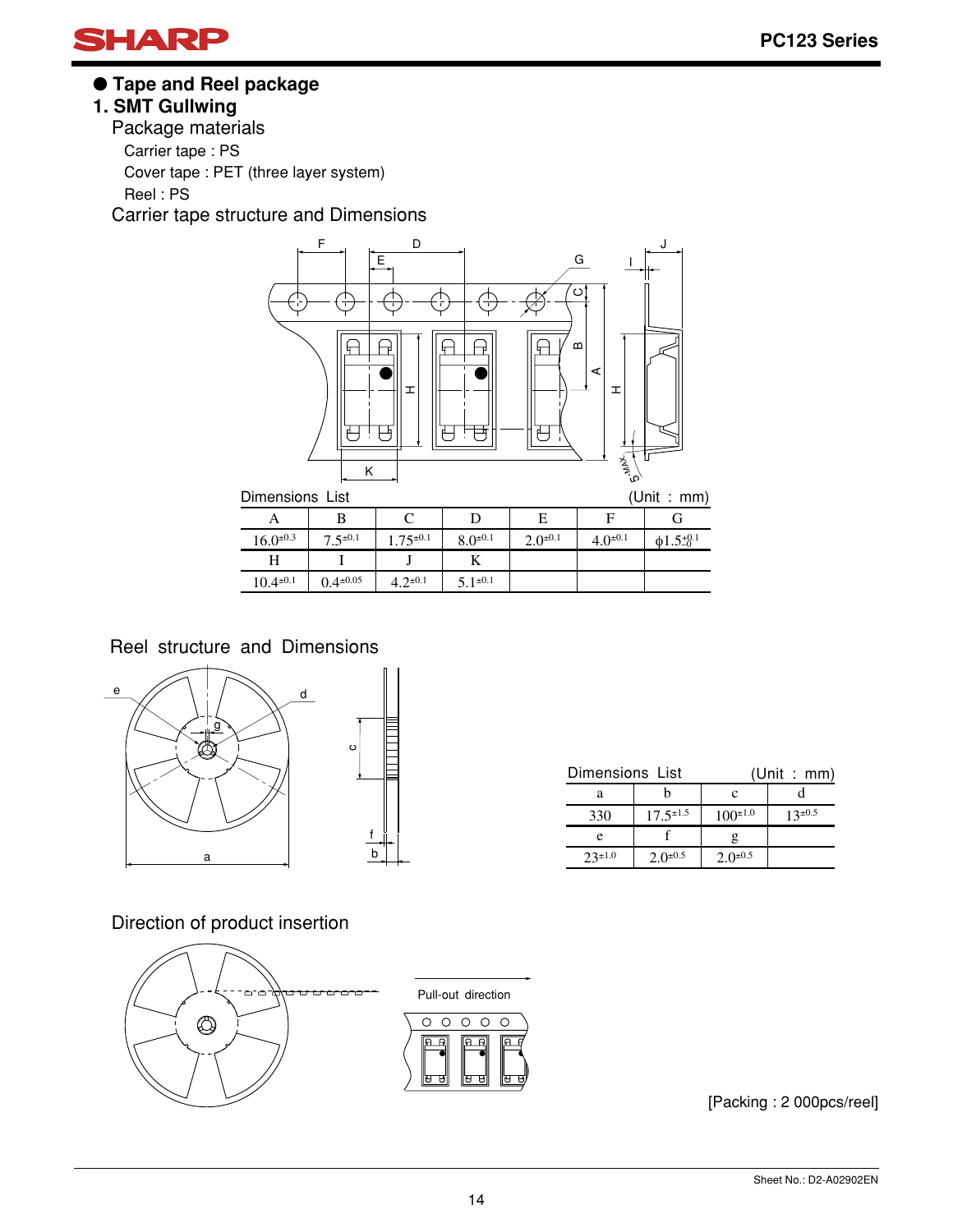

# **2. Wide SMT Gullwing**

Package materials Carrier tape : PS Cover tape : PET (three layer system) Reel : PS

Carrier tape structure and Dimensions



| (Unit: | mm) |
|--------|-----|
|        |     |

| (Unit : mm)<br>Dimensions List |                  |                 |                 |                 |                |                            |  |
|--------------------------------|------------------|-----------------|-----------------|-----------------|----------------|----------------------------|--|
|                                |                  |                 |                 | E               |                |                            |  |
| $24.0^{\pm 0.3}$               | $11.5^{\pm0.1}$  | $1.75^{\pm0.1}$ | $8.0^{\pm 0.1}$ | $2.0^{\pm 0.1}$ | $4.0^{\pm0.1}$ | $\phi$ 1.5 <sup>+0.1</sup> |  |
|                                |                  |                 |                 |                 |                |                            |  |
| $12.4^{\pm0.1}$                | $0.4^{\pm 0.05}$ | $4.1^{\pm 0.1}$ | $5.1^{\pm 0.1}$ |                 |                |                            |  |

Reel structure and Dimensions



| Dimensions List |                  | (Unit : mm)     |                |  |  |
|-----------------|------------------|-----------------|----------------|--|--|
| а               |                  |                 |                |  |  |
| 330             | $25.5^{\pm 1.5}$ | $100^{\pm 1.0}$ | $13^{\pm 0.5}$ |  |  |
| e               |                  |                 |                |  |  |
| $73 \pm 1.0$    | $2.0^{\pm 0.5}$  | $2.0^{\pm 0.5}$ |                |  |  |

Direction of product insertion



E<br>E<br>E

[Packing : 2 000pcs/reel]